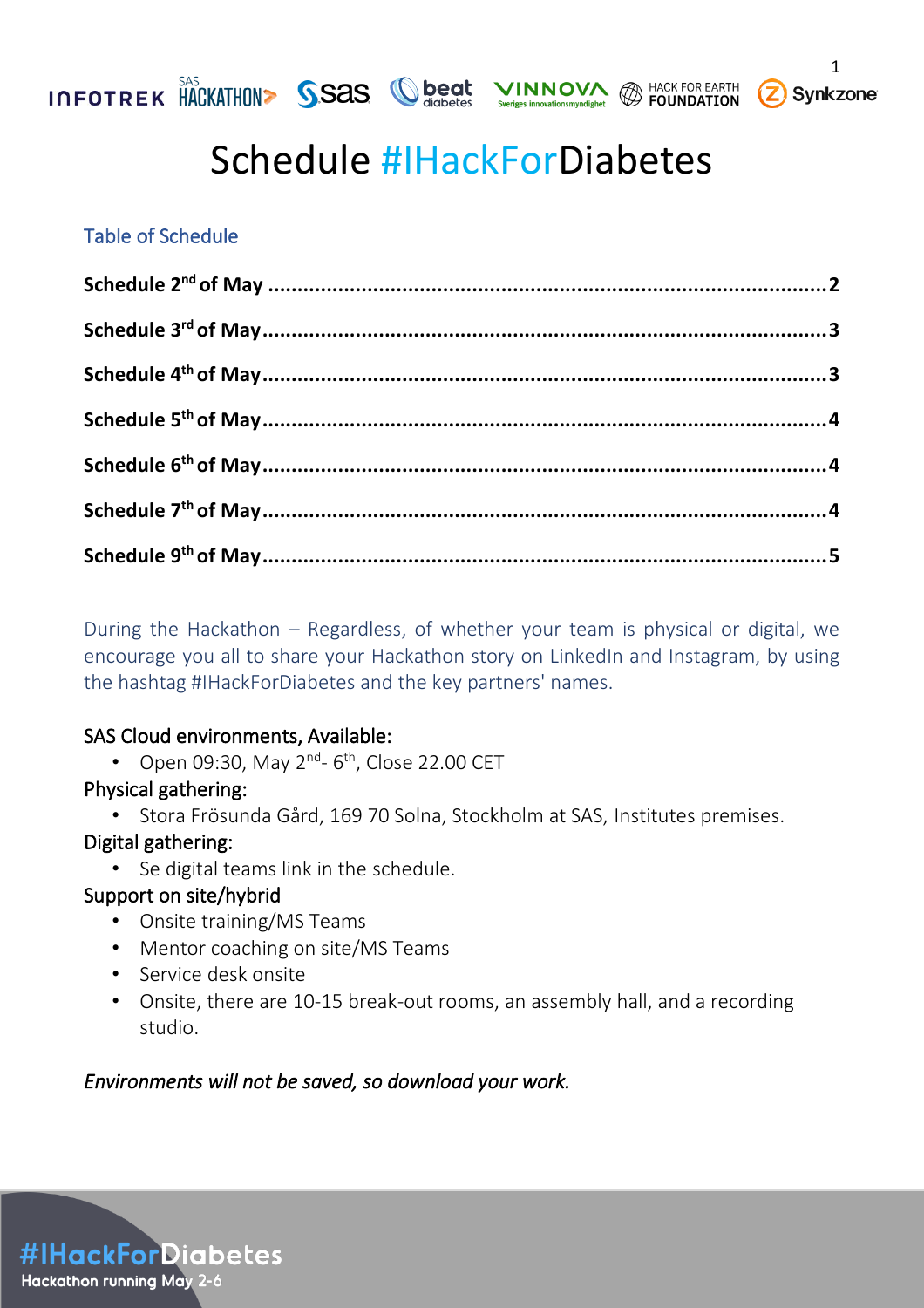# **INFOTREK** HACKATHON SSAS Seriges innovationsmyndighet @ HACK FOR EARTH 2 Synkzone









## **Schedule 2nd of May**

<span id="page-1-0"></span>

| <b>Time</b>        | <b>Person</b>                                                                                       | <b>Subject</b>                                                                                                                                       | <b>Physical</b>                                      | <b>Digital link</b> |
|--------------------|-----------------------------------------------------------------------------------------------------|------------------------------------------------------------------------------------------------------------------------------------------------------|------------------------------------------------------|---------------------|
| 09:30              | <b>Malin Gavlefors from Beat Diabetes</b><br>& Ulf Hertin from SAS Institute.                       | Welcome everyone.                                                                                                                                    | SAS Institute's<br>premises                          | Teams link: 1       |
| $09:45 -$<br>10:15 | <b>Professor Peter Bergsten from</b><br><b>Uppsala University.</b>                                  | He will introduce type 1 Diabetes and<br>new scientific findings.                                                                                    | SAS Institute's<br>premises                          | Teams link: 1       |
| $10:15 -$<br>10:30 | Peter Jihdé board member of Beat<br>Diabetes & have type 1 diabetes.                                | Daily challenges with type 1 diabetes.                                                                                                               | SAS Institute's<br>premises                          | Teams link: 1       |
| $10:30 -$<br>10:45 | The Swedish innovation authority<br>Vinnova & contributors of this<br>event.                        | Innovation with sensitive data.                                                                                                                      | SAS Institute's<br>premises                          | Teams link: 1       |
| $10:45 -$<br>11:00 | <b>Ulf Hertin</b>                                                                                   | Review of the week's activities.                                                                                                                     | SAS Institute's<br>premises                          | Teams link: 1       |
| $11:00 -$<br>11:15 | The chairman of the jury, Jon<br>Jädersten.                                                         | Provides insight into how the results<br>will be assessed.                                                                                           | SAS Institute's<br>premises                          | Teams link: 1       |
| $11:15 -$<br>11:25 | Joel Jönsson one of the mentors                                                                     | Presentation of the mentor.                                                                                                                          | SAS Institute's<br>premises                          | Teams link: 1       |
| $11:25 -$<br>11:40 | Participating teams                                                                                 | Short presentation of selected<br>participating teams.                                                                                               | SAS Institute's<br>premises                          | Teams link: 1       |
| 11:45              |                                                                                                     | <b>Lunch</b>                                                                                                                                         |                                                      |                     |
| $13:00 -$<br>13:45 | <b>Inspiration lecture by Prof P-O</b><br><b>Berggren</b>                                           | His research regarding Regenerative<br>Medicine.                                                                                                     | Delfi Glashuset<br>at SAS<br>Institute's<br>premises | Teams link: 1       |
| $14.00 -$<br>14:30 | Joel Jönsson one of the mentors                                                                     | Going through The Hackathon Cloud<br>environment.                                                                                                    | SAS Institute's<br>premises                          | Teams link: 1       |
| $14:30 -$<br>15:15 | Mentors                                                                                             | Pairing mentors to each team. Each<br>mentor will support the team 2-3<br>hours every day with the cloud<br>environment and business<br>development. | SAS Institute's<br>premises                          | Teams link: 1       |
| 15.15              |                                                                                                     | <b>Common Coffee break and general</b><br>questions.                                                                                                 | <b>SAS Institute's</b><br>premises                   | Teams link: 1       |
| $17:00 -$<br>17:45 | Inspiration lecture by Founder of<br>Timesulin & CEO & Co-Founder of<br>Luna Diabetes John Sjölund. | How to find the real problem - and<br>then find a solution.                                                                                          |                                                      | Teams Link: 2       |
| 17:45              | Per Norhammar from SAS Institue                                                                     | Presentation of SAS studio.                                                                                                                          | SAS Institute's<br>premises                          |                     |
| 18:00              |                                                                                                     | The first day is officially done.                                                                                                                    |                                                      |                     |

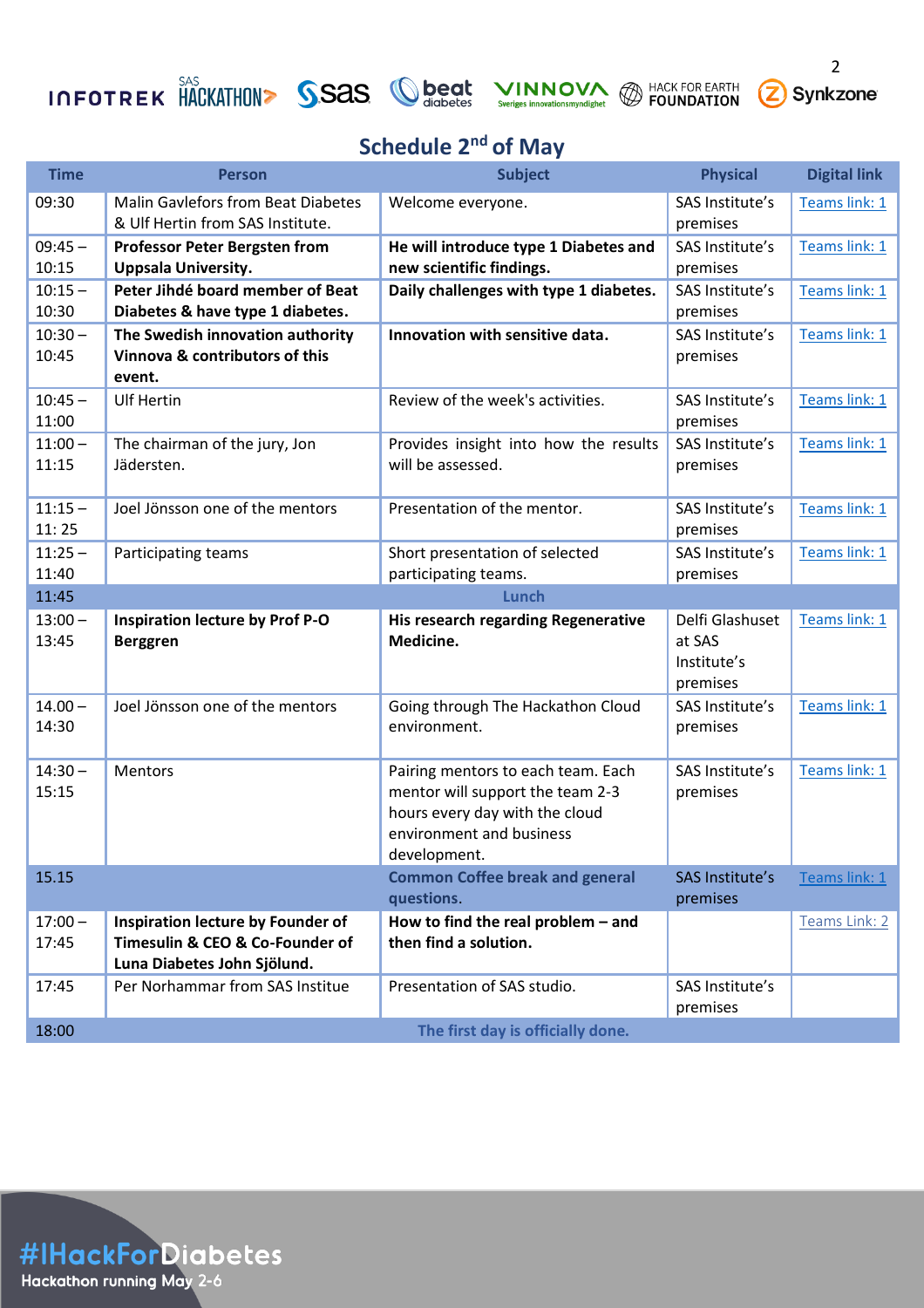# **INFOTREK HACKATHON>** SSAS Cheat VINNOVA @ HACK FOR EARTH









# **Schedule 3rd of May**

<span id="page-2-0"></span>

| <b>Time</b>     | <b>Person</b>                                                                    | <b>Subject</b>                                                                                             | <b>Physical</b>             | <b>Digital link</b>        |
|-----------------|----------------------------------------------------------------------------------|------------------------------------------------------------------------------------------------------------|-----------------------------|----------------------------|
| 07:30           |                                                                                  | Frösunda Slott is open for all teams.                                                                      | SAS Institute's<br>premises |                            |
| 08:30           |                                                                                  | Sandwich and coffee are served.                                                                            | SAS Institute's<br>premises |                            |
| $08:30 - 09:30$ | Digitalt seminarium with<br>Vinnova: "Data - Nyckel till<br>längre liv i hälsa". | What will be possible if the data we<br>humans generate are used to meet<br>the health challenges we face? |                             | To digital<br>registration |
| $09:30 - 12:00$ |                                                                                  | The Hackathon continues                                                                                    | SAS Institute's<br>premises |                            |
| $12:00 - 13:00$ |                                                                                  | Lunch                                                                                                      |                             |                            |
| 13:00           |                                                                                  | The Hackathon continues                                                                                    | SAS Institute's<br>premises |                            |
| 15:15           |                                                                                  | Common Coffee break and general<br>questions.                                                              | SAS Institute's<br>premises | Teams link: 1              |
| 18:00           |                                                                                  | The day is officially done.                                                                                |                             |                            |

# **Schedule 4th of May**

<span id="page-2-1"></span>

| <b>Time</b>     | <b>Person</b>                    | <b>Subject</b>                        | <b>Physical</b> | <b>Digital link</b> |
|-----------------|----------------------------------|---------------------------------------|-----------------|---------------------|
| 07:30           |                                  | Frösunda Slott is open for all teams. | SAS Institute's |                     |
|                 |                                  |                                       | premises        |                     |
| 08:30           |                                  | Sandwich and coffee are served.       | SAS Institute's |                     |
|                 |                                  |                                       | premises        |                     |
| $09:30 - 12:00$ |                                  | The Hackathon continues.              | SAS Institute's |                     |
|                 |                                  |                                       | premises        |                     |
| $12:00 - 13:00$ |                                  | Lunch                                 |                 |                     |
| $13:00 - 13:30$ | <b>Malin Gavlefors from Beat</b> | Workshop - Talk to a person with      | SAS Institute's | Teams Link: 2       |
|                 | Diabetes.                        | type 1 diabetes.                      | premises        |                     |
| 13:30           |                                  | The Hackathon continues               | SAS Institute's |                     |
|                 |                                  |                                       | premises        |                     |
| 15:15           |                                  | Common Coffee break and general       | SAS Institute's | Teams link: 1       |
|                 |                                  | questions.                            | premises        |                     |
| 18:00           |                                  | The day is officially done.           |                 |                     |

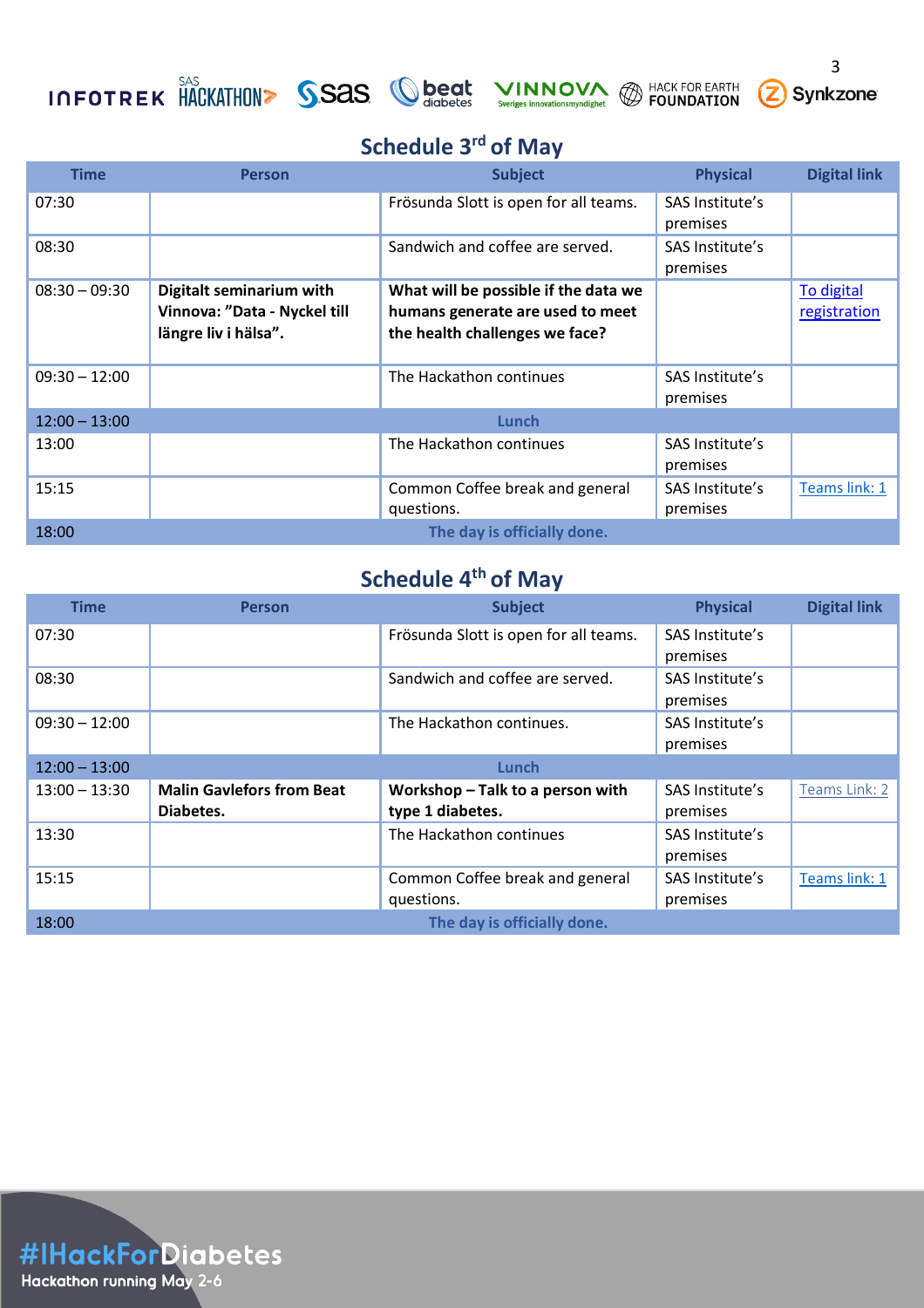# INFOTREK HACKATHON> SSAS Cheat VINNOVA @ HACK FOR EARTH 2 Synkzone







## **Schedule 5th of May**

<span id="page-3-0"></span>

| <b>Time</b>     | <b>Person</b> | <b>Subject</b>                        | <b>Physical</b> | <b>Digital link</b> |
|-----------------|---------------|---------------------------------------|-----------------|---------------------|
| 07:30           |               | Frösunda Slott is open for all teams. | SAS Institute's |                     |
|                 |               |                                       | premises        |                     |
| 08:30           |               | Sandwich and coffee are served.       | SAS Institute's |                     |
|                 |               |                                       | premises        |                     |
| $09:30 - 12:00$ |               | The Hackathon continues.              | SAS Institute's |                     |
|                 |               |                                       | premises        |                     |
| $12:00 - 13:00$ |               | Lunch                                 |                 |                     |
| 13:00           |               | The Hackathon continues.              | SAS Institute's |                     |
|                 |               |                                       | premises        |                     |
| 15:15           |               | Common Coffee break and general       | SAS Institute's | Teams link: 1       |
|                 |               | questions.                            | premises        |                     |
| 18:00           |               | The day is officially done.           |                 |                     |

# **Schedule 6th of May**

<span id="page-3-1"></span>

| <b>Time</b>     | <b>Person</b> | <b>Subject</b>                                                                                                | <b>Physical</b>             | <b>Digital link</b> |
|-----------------|---------------|---------------------------------------------------------------------------------------------------------------|-----------------------------|---------------------|
| 07:30           |               | Frösunda Slott is open for all teams.                                                                         | SAS Institute's             |                     |
|                 |               |                                                                                                               | premises                    |                     |
| 08:30           |               | Sandwich and coffee are served.                                                                               | SAS Institute's<br>premises |                     |
| $09:30 - 12:00$ |               | The Hackathon continues.                                                                                      | SAS Institute's             |                     |
|                 |               |                                                                                                               | premises                    |                     |
| $12:00 - 13:00$ |               | Lunch                                                                                                         |                             |                     |
| 13:00           |               | The Hackathon continues.                                                                                      | SAS Institute's             |                     |
|                 |               |                                                                                                               | premises                    |                     |
| 15:15           |               | Common Coffee break and general                                                                               | SAS Institute's             | Teams link: 1       |
|                 |               | questions.                                                                                                    | premises                    |                     |
| 22.00 CET       |               | <b>SAS Cloud environments will Close.</b><br><b>Environments will not be saved, so</b><br>download your work. |                             |                     |

# **Schedule 7th of May**

<span id="page-3-3"></span><span id="page-3-2"></span>

| Time      | <b>Person</b> | <b>Subject</b>                            | Digital link |
|-----------|---------------|-------------------------------------------|--------------|
| 12.00 CET |               | Competition entry closes $-$ make sure to |              |
|           |               | upload your pitch video & documents on    |              |
|           |               | you teams' folder.                        |              |